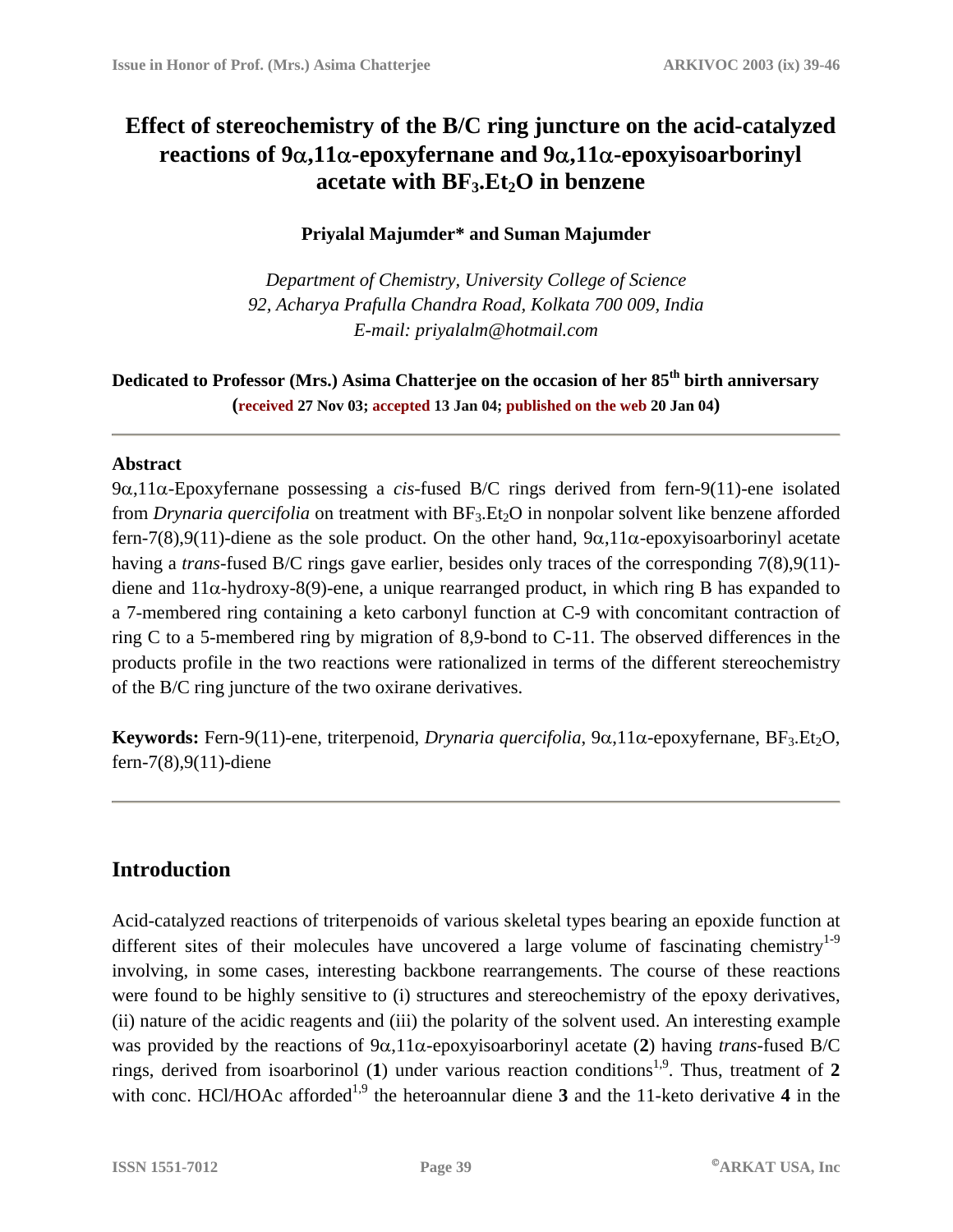ratio of 2:1. Similar results were observed when 2 was treated<sup>1</sup> with HClO<sub>4</sub>/HOAc. On the other hand, reaction of the same epoxy derivative 2 earlier carried out<sup>9</sup> by us with  $BF_3.Et_2O$  in nonpolar solvent like benzene gave only traces of the heteroannular diene **3** and the allylic alcohol **5**, but no 11-keto derivative **4**. The major product obtained in the above reaction was a unique rearranged product **6**. In the formation of **6**, the polarity of the solvent and the stereochemistry of the B/C ring juncture of **2** were assumed to play a vital role. We were, therefore, looking for a triterpenoid containing a 9α,11α-epoxy function having *cis*-fused B/C rings to study the effect of stereochemistry on the course of the above reaction. This has now been possible by the isolation of fern-9(11)-ene (**7**) from the rhizomes of the fern *Drynaria quercifolia*, which was converted to 9α,11α-epoxyfernane (**9**) having a *cis*-fused B/C rings. In the present paper we report the results of this reaction on **9** and the mechanistic rationale of the formation of the products obtained from both **2** and **9**.

### **Results and Discussion**

Systematic chemical investigation of the fresh rhizomes of the fern *Drynaria quercifolia* afforded three triterpenoids. The physical constants and the spectral data of two of them were strikingly similar to those reported for fern-9(11)-ene<sup>10,11</sup> (7) and cycloeucaneol<sup>12</sup> (8), respectively, indicating their respective identity. The third compound containing a terminal methylene group associated with the moiety –C(CH<sub>3</sub>)=CH<sub>2</sub> [ $\delta$ <sub>H</sub> 4.78 (2H, br. signal), 1.63 (3H, s);  $\delta_c$  148.7 and 110] could not be separated from 7 due to their very close polarity and was assumed to be fern-22(29)-ene from a comparison of the  ${}^{1}H$  and  ${}^{13}C$  NMR spectra of the mixture of this compound and **7** with those of pure **7**.

Compound 7 containing a trisubstituted double bond at 9,11-position [ $\delta_H$  5.29 (1H, m);  $\delta_C$ 115.5 and 151.6] on treatment with *m*-chloroperbenzoic acid in  $CH_2Cl_2$  at 0 °C in the molar ratio of 1:1.2 for 24 h gave the corresponding epoxy derivative,  $C_{30}H_{50}O$  (M<sup>+</sup> 426). The <sup>1</sup>H NMR spectrum of the compound was devoid of the olefinic proton signal at  $\delta_H$  5.29 of 7, and, instead, showed a one-proton signal at  $\delta_H$  3.05 (br. signal) for the epoxide methine proton at C-11. The chemical shift and the splitting pattern of the signal of this proton indicated an  $\alpha$ -orientation of the oxirane moiety generated in the compound, which seemed to be more likely in view of the greater steric crowding of the β-face of the olefinic double bond of **7** than the α-side. The structure of the compound was finally confirmed as  $9\alpha$ , 11 $\alpha$ -epoxyfernane (9) by its <sup>13</sup>C NMR spectral data (Table 1). The appearance of the signals for a methine carbon at  $\delta_c$  55.9 (C-11) and a nonprotonated carbon at  $\delta_c$  66.8 (C-9) in the <sup>13</sup>C NMR spectrum of **9** in place of the corresponding carbon resonances at  $\delta_C$  115.5 (C-11) and 151.6 (C-9) of 7 confirmed the generation of an epoxide ring at 9,11-position of **9**.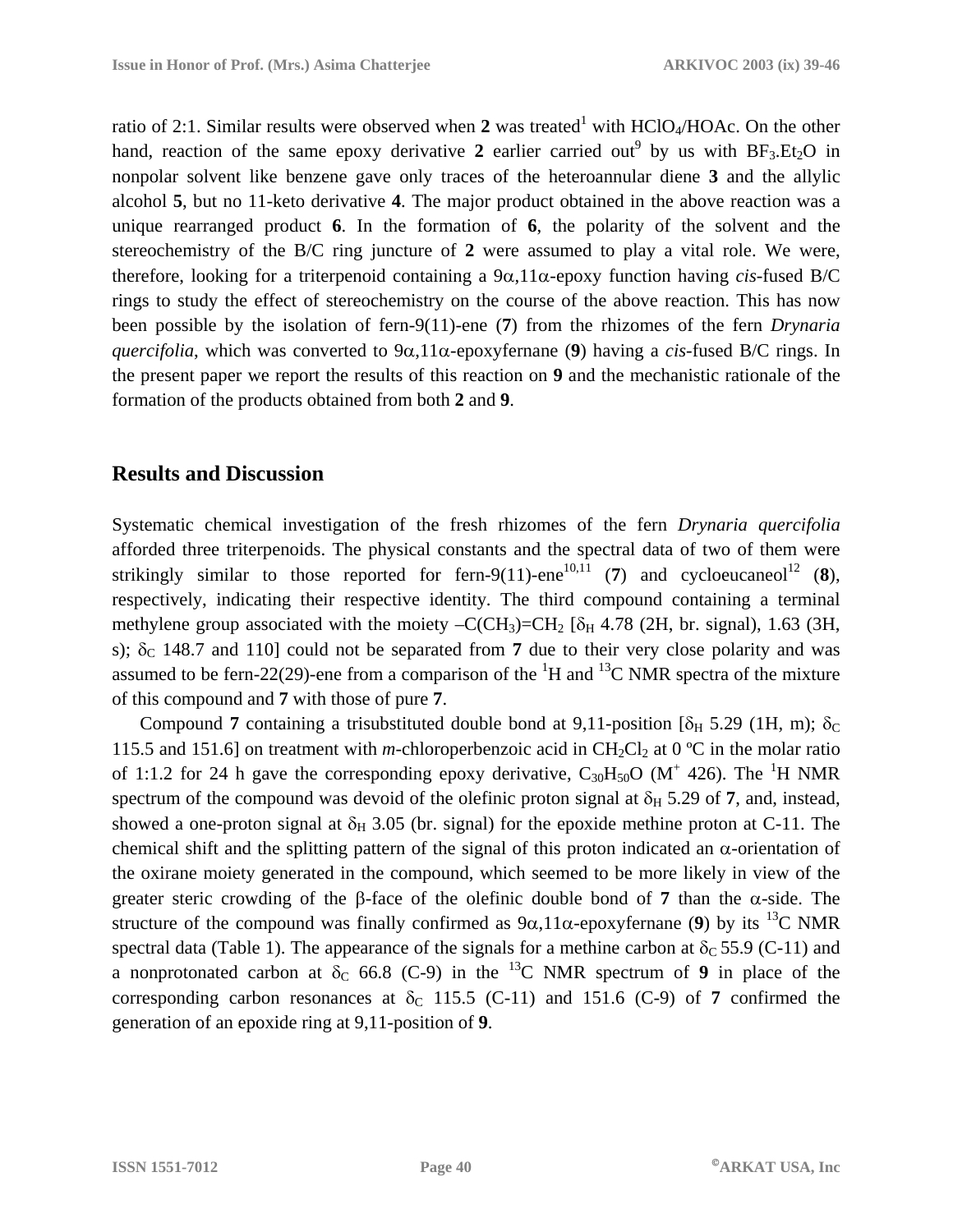

Treatment of 9 with  $BF_3.Et_2O$  in dry benzene at room temperature for 3 hr afforded a single compound which analyzed for  $C_{30}H_{48}$  (M<sup>+</sup> 408). The <sup>1</sup>H NMR spectrum of the compound showed, besides the signals for 8 methyl groups attached to  $Sp<sup>3</sup>$  carbon atoms, two ill-resolved multiplet at  $\delta_H$  5.41 and 5.16 for two olefinic protons associated with a diene system. The compound exhibited UV absorptions,  $\lambda_{\text{max}}$  239 nm (log  $\varepsilon$  4.30) which indicated it to be a heteroannular diene. The structure of the compound was finally established as fern-7(8),9(11)-diene (10) from its <sup>13</sup>C NMR spectral data (Table 1). Thus, the appearance of two protonated Sp<sup>2</sup> carbon signals at  $\delta_c$  117.4 (C-11) and 113.2 (C-7) and two nonprotonated Sp<sup>2</sup> carbon resonances at  $\delta_c$  146.9 (C-9) and 141.1 (C-8) in the <sup>13</sup>C NMR spectrum of **10** confirmed the generation of a diene system at  $7(8), 9(11)$ -positions in the compound. Other carbon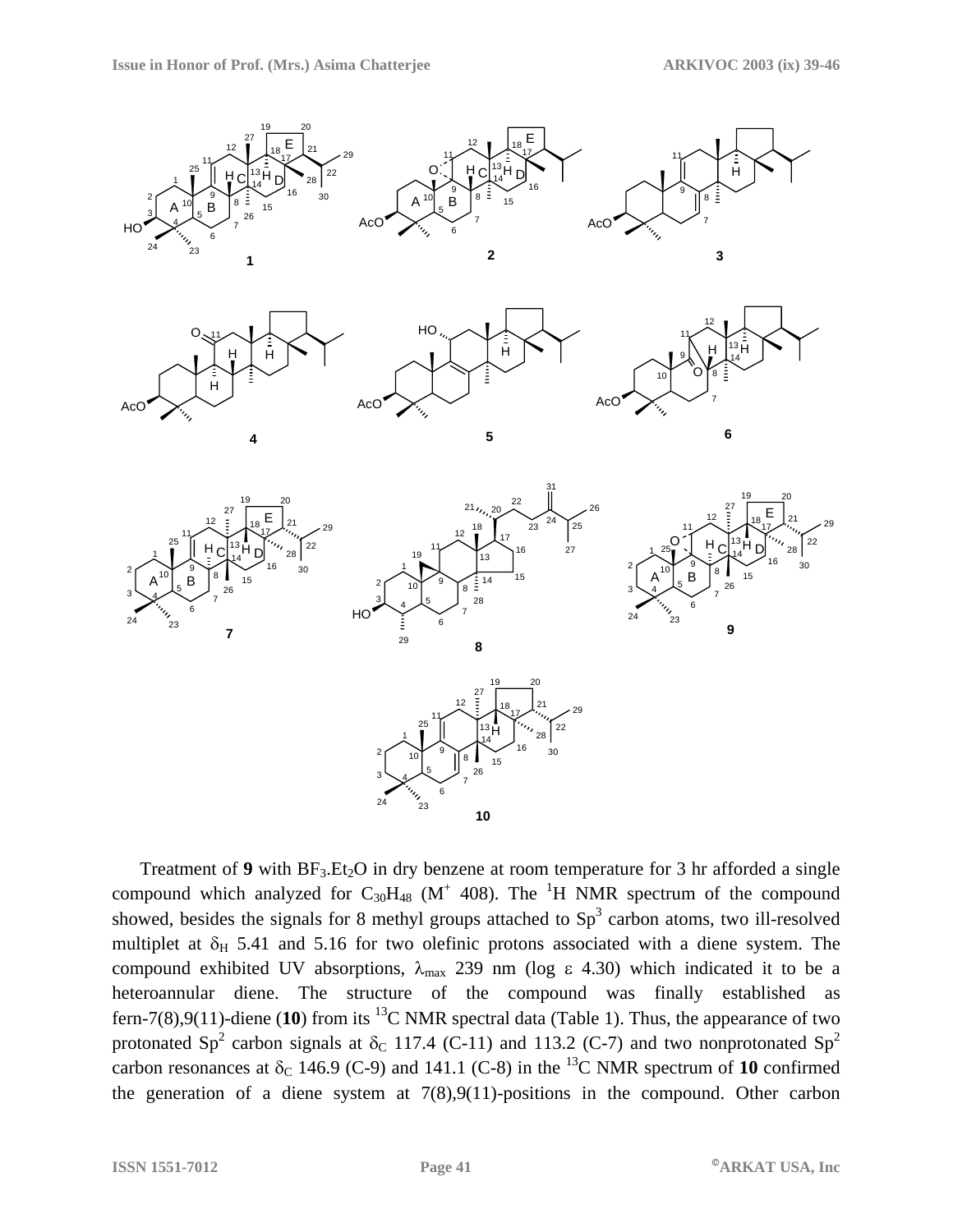resonances of 10 were assigned by comparison with the  $\delta_c$  values of structurally similar compounds like  $3^9$  and  $2^9$  and those of **7** and **9** (Table 1).

| $\mathsf{C}$   | Chemical shifts ( $\delta$ ppm) |      |       | $\mathsf{C}$ | Chemical shifts $(\delta$ ppm) |      |      |
|----------------|---------------------------------|------|-------|--------------|--------------------------------|------|------|
|                | $\overline{7}$                  | 9    | 10    |              | 7                              | 9    | 10   |
| 1              | 41.4                            | 34.0 | 37.6  | 16           | 36.1                           | 36.2 | 36.2 |
| $\overline{2}$ | 19.5                            | 20.1 | 19.1  | 17           | 42.9                           | 42.8 | 43.1 |
| 3              | 42.3                            | 42.0 | 42.5  | 18           | 51.9                           | 53.1 | 52.4 |
| 4              | 33.5                            | 34.1 | 33.3  | 19           | 20.9                           | 20.0 | 20.1 |
| 5              | 44.8                            | 43.9 | 48.6  | 20           | 28.1                           | 28.1 | 28.2 |
| 6              | 19.4                            | 18.2 | 24.2  | 21           | 59.6                           | 59.8 | 59.7 |
| 7              | 17.8                            | 18.0 | 113.2 | 22           | 30.7                           | 30.8 | 30.6 |
| 8              | 39.9                            | 40.8 | 141.1 | 23           | 32.7                           | 31.9 | 32.7 |
| 9              | 151.6                           | 66.8 | 146.9 | 24           | 21.6                           | 21.3 | 20.8 |
| 10             | 38.0                            | 38.6 | 40.2  | 25           | 24.9                           | 21.3 | 22.0 |
| 11             | 115.5                           | 55.9 | 117.4 | 26           | 15.7                           | 17.7 | 20.3 |
| 12             | 36.7                            | 31.3 | 37.5  | 27           | 15.3                           | 16.0 | 16.0 |
| 13             | 36.6                            | 36.9 | 36.6  | 28           | 13.9                           | 14.0 | 14.0 |
| 14             | 37.6                            | 37.6 | 36.9  | 29           | 22.0                           | 22.0 | 22.1 |
| 15             | 29.2                            | 29.0 | 29.6  | 30           | 22.9                           | 22.8 | 22.8 |

**Table 1.** 13C NMR spectral data of **7, 9** and **10** 

Spectra were run in CDCl<sub>3</sub>.

Chemical shifts were measured with  $\delta_{(TMS)} = \delta_{(CDC13)} + 76.9$  ppm.

Degree of protonation of each carbon atom was determined by DEPT experiment.

It is interesting to note that while 9α,11α-epoxyisoarborinyl acetate (**2**) having *trans*-fused B/C rings on treatment with  $BF_3.Et_2O$  in benzene gave the rearranged ketone 6 as the major product along with only traces of the heteroannular diene **3** and the allylic alcohol **5**,  $9\alpha$ ,  $11\alpha$ epoxyfernane (**9**) with B/C rings *cis*-fused under the same reaction condition afforded the heteroannular diene **10** as the sole product. The observed differences in the products profile in the two cases may, therefore, be attributed to the different stereochemistry of the B/C ring juncture of the two oxiranes **2** and **9**, while the role of the solvent benzene remaining the same, viz. unfavourable for stabilizing the formation of a discrete carbocation. The formation of different products from **2** and **9** as stated above may be explained by an examination of the conformational structures of the two epoxide derivatives (Scheme 1). In polar solvent like HCl/HOAc the reaction of 2 was assumed to be initiated by the cleavage of the  $C_9$ -O- bond to give a discrete carbocation **a** which could be adequately stabilized by solvation. Collapse of this carbocation by loss of  $H^+$  from C-11 or C-8 gave 4, 5 and 3 (Scheme 1). But with nonpolar solvent like benzene initiation of the reactions of both  $2$  and  $9$  with  $BF_3.Et_2O$  through discrete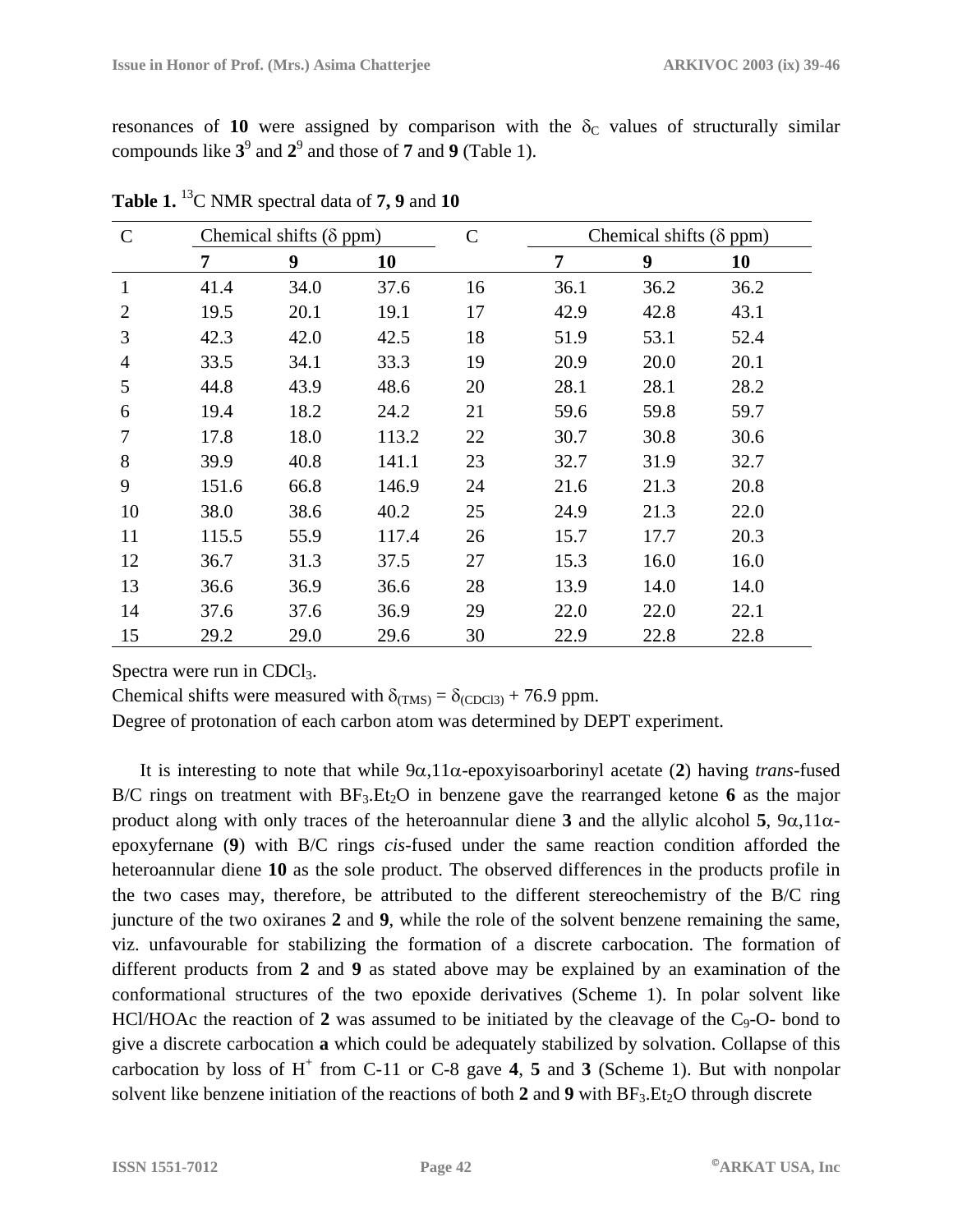

**Scheme 1.** Mechanism of formation 3, 4, 5, and 6 from 2 and that of 10 from 9.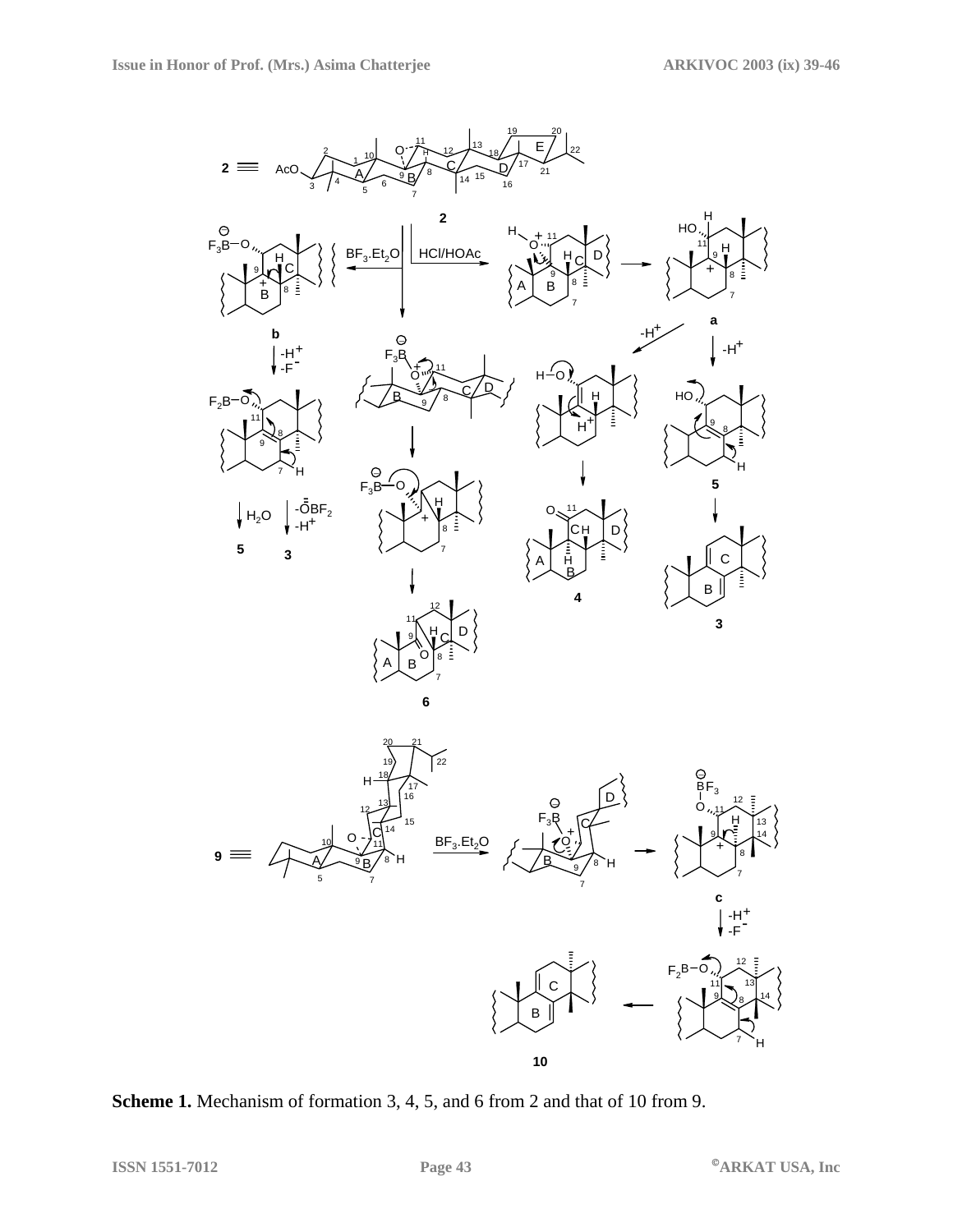carbocations like **b** and **c** would be energetically unfavourable because of the absence of necessary stabilizing effect (through solvation) by the nonpolar solvent benzene. So the reaction tends to proceed through a concerted mechanism. In compound 2, the  $C_{11}$ -O- bond being antiperiplanar (*trans*) with the  $C_8$ - $C_9$  bond the reaction of the compound with  $BF_3.Et_2O$  in benzene proceeds through a concerted mechanism involving the cleavage of the  $C_{11}$ -O- bond with concomitant migration of the  $C_8-C_9$  bond to C-11 to give the unique rearranged product 6 (Scheme 1). Formation of traces of the diene **3** and the allylic alcohol **5** may be explained through the intermediacy of the discrete carbocation **b** generated to a small extent. But in the epoxide **9**,  $C_{11}$ -O- bond is not antiperiplanar with the  $C_8$ - $C_9$  bond. As a result, similar concerted reaction involving the cleavage of the  $C_{11}$ -O- bond and migration of the  $C_8$ - $C_9$  bond to C-11 to give a rearranged ketone similar to that obtained from **2** is not possible with **9**. But there is an inherent strain in **9** because of its *cis*-fused B/C rings, which tends to get released. Consequently, the reaction of **9** with  $BF_3.Et_2O$  in benzene proceeds through the higher energy alternative pathway involving the intermediacy of a discrete carbocation **c** through the cleavage of the C9-Obond to give the heteroannular diene **10** (Scheme 1), the driving force being the release of the steric strain in **9**. The conversion of **9** to **10** in benzene was thus found to be relatively slow because of the inability of nonpolar benzene to stabilize the intermediate carbocation **c** adequately through solvation.

The reactions of 2 and 9 with  $BF_3.Et_2O$  in benzene are thus two unique examples to demonstrate how a simple change in stereochemistry in the vicinity of the oxirane moiety in triterpenoids completely alters the course of their reactions.

#### **Experimental Section**

**General Procedures.** Mps were uncorrected. Silica gel (100-200 mesh) was used for column chromatography and silica gel G for TLC. UV spectra were run in 95% aldehyde-free EtOH and the IR spectrta in KBr discs.  ${}^{1}H$  and  ${}^{13}C$  NMR spectra were recorded at 300 and 75 MHz, respectively, in CDCl<sub>3</sub> using TMS as the internal standard. Chemical shifts were expressed in  $\delta$ (ppm). Mass spectra were measured at 70 eV using a direct inlet system. All analytical samples were routinely dried over  $P_2O_5$  for 24 h in vacuo and were tested for purity by TLC and MS. Petrol used had bp 60-80 °C. Anhydrous  $Na<sub>2</sub>SO<sub>4</sub>$  was used for drying organic solvents.

**Isolation of the triterpenoids from the rhizome of** *Drynaria quercifolia.* Fresh rhizomes of *D. quercifolia* (2 kg) cut into small pieces were churned with EtOH (500 ml) in a grinder and the pasty macerated mass was kept soaked with more EtOH (2.5 L) for 3 weeks. The EtOH extract was then concentrated under reduced pressure to about 100 ml, diluted with water and extracted with Et<sub>2</sub>O, dried and the solvent removed. The residue was chromatographed.

The petrol-EtOAc (90:1) eluate afforded a mixture of **7** and another triterpenoid as a glassy mass. Because of their highly nonpolar character and of very close polarity they could not be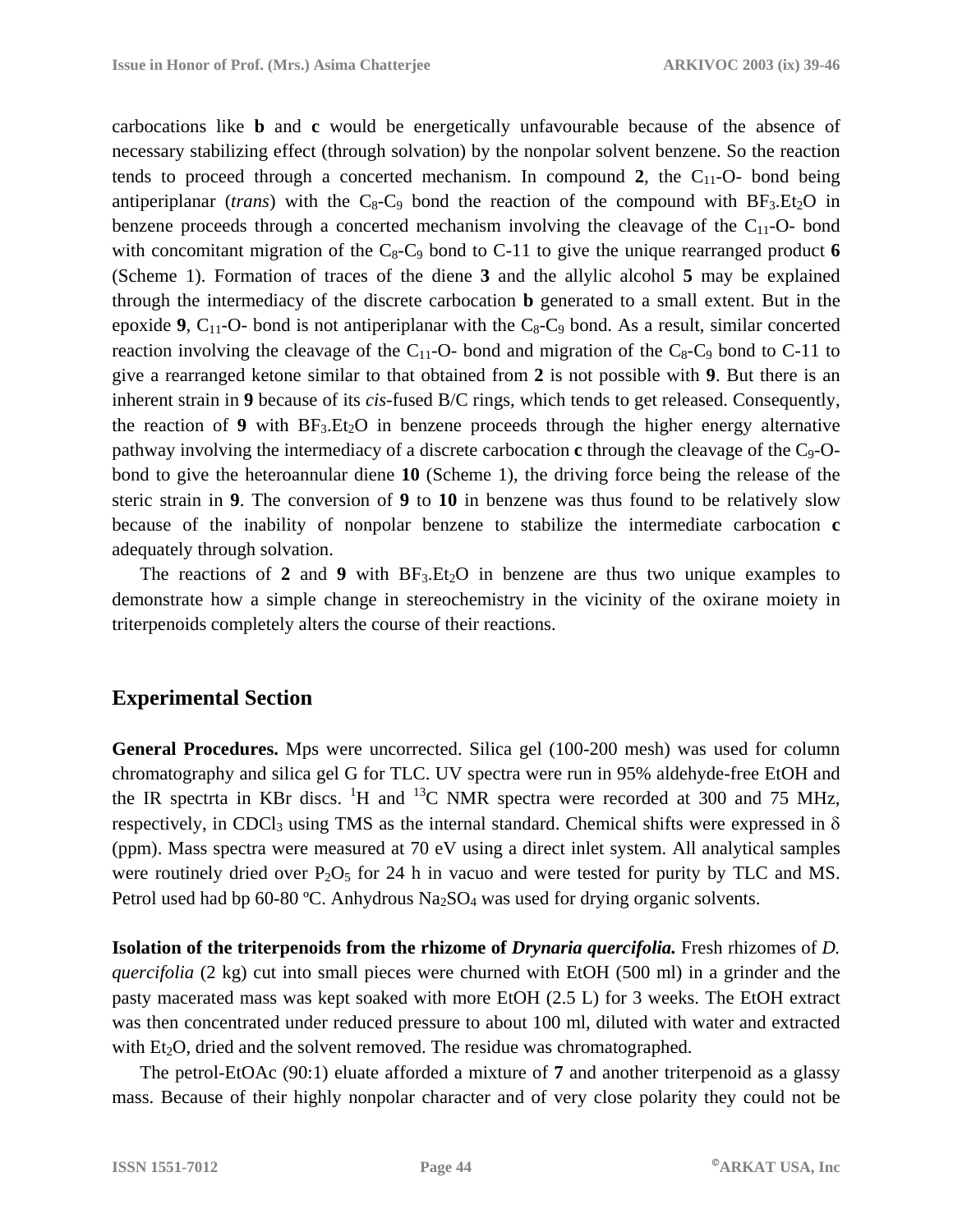separated even on repeated chromatography. However, **7** was finally obtained in the pure state (yield 0.02%) by repeated crystallization from MeOH-CHCl<sub>3</sub> (9:1), mp 172 °C,  $[\alpha]_D$ -17°  $(CHCl<sub>3</sub>)$ . <sup>1</sup>H NMR :  $\delta_H$  0.73, 0.76, 0.82, 0.85, 0.89 and 1.05 (each 3H, s); 6x C-CH<sub>3</sub>), 0.88 (3H, d,  $J = 6.07$  Hz; CH-CH<sub>3</sub>), 0.89 (3H, d,  $J = 6.36$  Hz; CH-CH<sub>3</sub>) and 5.29 (1H, m; H-11).

The combined mother liquor after separation of **7** contained a mixture of **7** and the other triterpenoid in about 2:3 ratio from which the latter could not be obtained in the pure state.

Further elution of the column with petrol-EtOAc (20:1) gave **8** (yield 0.005%), crystallized from MeOH, mp 137 ºC.

**Conversion of fern-9(11)-ene (7) to 9**α**, 11**α**-epoxyfernane (9).** To a solution of *m*chloroperbenzoic acid  $(0.15 \text{ g})$  in CH<sub>2</sub>Cl<sub>2</sub> (25 ml) cooled in an ice-bath was added 0.3 g of 7 in 15 ml  $CH_2Cl_2$  for a period of 30 min with stirring. The mixture was kept overnight at room temperature. The mixture was then washed twice with  $10\%$  NaHCO<sub>3</sub> solution and then with H2O, dried and the solvent removed. The residue was chromatographed. The petrol-EtOAc (30:1) eluate afforded **9** (0.28 g), crystallized from petrol-EtOAc, mp 163 ºC. (Found: C, 84.39; H, 11.39. C<sub>30</sub>H<sub>50</sub>O requires: C, 84.42; H, 11.82%). IR  $v_{max}$  cm<sup>-1</sup> : 2946, 2867, 1460, 1382, 962, 923, 867 and 776; <sup>1</sup>H NMR: δ<sub>H</sub> 0.74, 0.82, 0.88, 0.92, 1.04 and 1.08 (each 3H, s; 6x C-CH<sub>3</sub>), 0.81 (3H, d, J = 6.20 Hz; CH-CH<sub>3</sub>), 0.86 (3H, d, J = 6.57 Hz; CH-CH<sub>3</sub>) and 3.05 (1H, br. signal; H-11); MS m/z (relative intensity) : 426 [M<sup>+</sup>] (45), 301 (23), 204 (37), 189 (28) and 123 (38).

**Conversion of 9 to the heteroannular diene 10.** A solution of **9** (0.25 g) in dry benzene was treated with freshly distilled  $BF_3.Et_2O$  (2 ml). The mixture was stirred at room temperature for 3 h and then poured into ice-cold water and kept overnight. The product was extracted with  $Et_2O$ , dried and the solvent removed. The residue was chromatographed. The petrol-EtOAc (50:1) eluate afforded **10** (0.215 g), crystallized from petrol-EtOAc, mp 206 ºC. (Found: C, 88.09; H, 11.80. C<sub>30</sub>H<sub>48</sub> requires: C, 88.15; H, 11.84%). UV : λ<sub>max</sub> E<sup>rOH</sup> 239 nm (log ε 4.30); IR v<sub>max</sub> cm<sup>-1</sup> : 1624 and 1000 (heteroannular diene), 2930, 1460, 1375, 1140, 815, 675 and 529; <sup>1</sup>H NMR :  $\delta_H$ 0.71, 0.76, 0.86 and 1.25 (each 3H, s; 4x C-CH<sub>3</sub>), 0.92 (6H,s; 2x C-CH<sub>3</sub>), 0.84 (3H, d, J = 6.5 Hz; CH-C $H_3$ ), 0.92 (3H, d, J = 6.4 Hz; CH-C $H_3$ ) and 5.16 and 5.41 (each 1H, ill-resolved m; H-7 and H-11); molecular weight 408, established by FAB MS.

# **Acknowledgements**

The work was supported by DST, New Delhi, India.

# **References**

- 1. Vorbrüggen, H; Pakrashi, S. C.; Djerassi, C. *Liebigs Ann.* **1963**, *668*, 57.
- 2. Sengupta, P.; Roy, B.; Chakraborty, S.; Mukherjee, J. *Indian J. Chem*. **1973**, *11*, 1249.
- 3. Chatterjee, A.; Dey, A. K.; Chakraborty, T. *J. Sci. Ind. Res.* **1974**, *33*, 493.